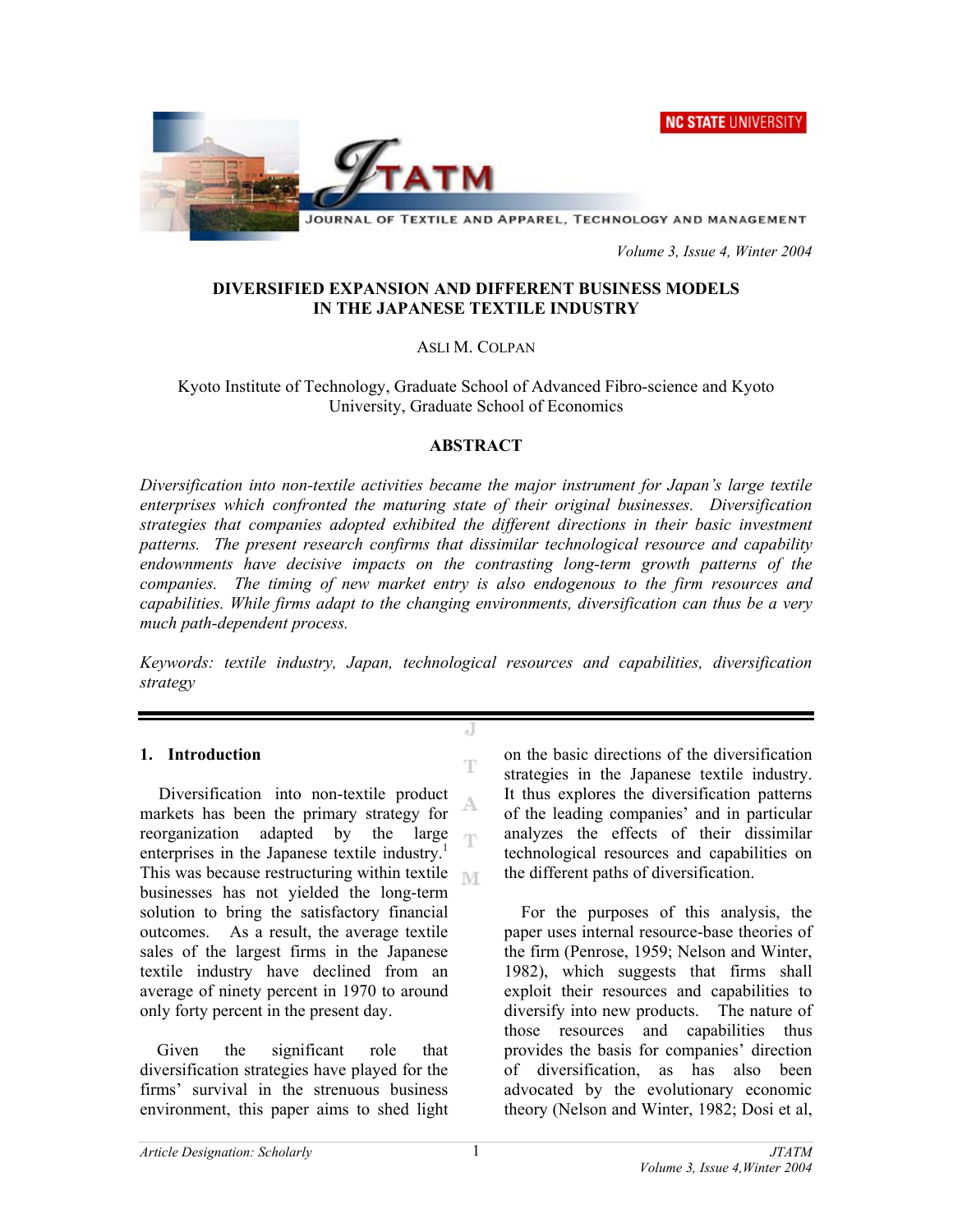2000). Following Nelson and Winter (1982: 103), capabilities are here defined as the firm's abilities to utilize their resources productively. Resources, then, are the stocks of available factors that are owned by the firm (Amit and Schoemaker, 1993: 35). Of course, not all aspects of resources and capabilities enable a company to improve its efficiency and effectiveness (Barney, 1991: 102). Along with the established definition in the strategic management literature, those resources and capabilities that are strategically significant and thus can be the source of value in multiple markets are referred to as core capabilities or competences (Prahalad and Hamel, 1990; Collis and Montgomery, 1995; Teece, Pisano and Shuen, 1997).

The following section briefly explores the backgrounds of the leading enterprises in the Japanese textile industry. Section three represents the core arguments of the paper. In this part, the author analyzes the strategies for new market entry among three groups of companies which exhibited dissimilar business models. In its end, the paper proposes that the nature and magnitude of firms' resources and capabilities had crucial impacts on the direction and timing of their diversification J strategies.

T The methodology to analyse the diversification strategies of Japan's largest A textile enterprises includes the analyses of historical and contemporary literature, and ηn company annual reports since the late 1960s, in particular the semiannual reports to the ľΜ Ministry of Finance (Yuka Shoken

Hokokusho). These are supplemented by a questionnaire sent to the largest textile companies, as well as two-round in-depth interviews with the key executives at the largest five corporations.

## **2. INDUSTRIAL AND CORPORATE BACKGROUNDS**

### 2.1 The Leading Enterprises in the Japanese Textile Industry

Table 1 illustrates Japan's largest ten textile enterprises in terms of their assets in 2000. The ten largest companies constituted 87 percentage of assets in the twenty largest textile firms and 76 percentage of assets when all the textile companies whose stocks are listed are considered. These figures represent the significance of the ten firms in Japan's textile industry (Japan Company Handbook, 2001).

The table also indicates the years of establishment and the original production lines of the companies. Among the ten enterprises, Toray, Asahi Kasei, Teijin, Kuraray and Mitsubishi Rayon were all founded as rayon fiber manufacturing companies, mostly as subsidiaries of other companies. In contrast, Kanebo, Toyobo, Nisshinbo and Kurabo commenced their businesses as cotton spinners. Unitika, on the other hand, was founded by the merger of the cotton spinning company, Nichibo, and its former rayon fiber subsidiary, Nippon Rayon. The sample thus represents the diverse historical origins of the enterprises (Nippon Kaishashi Souran, Jyokan, 1995).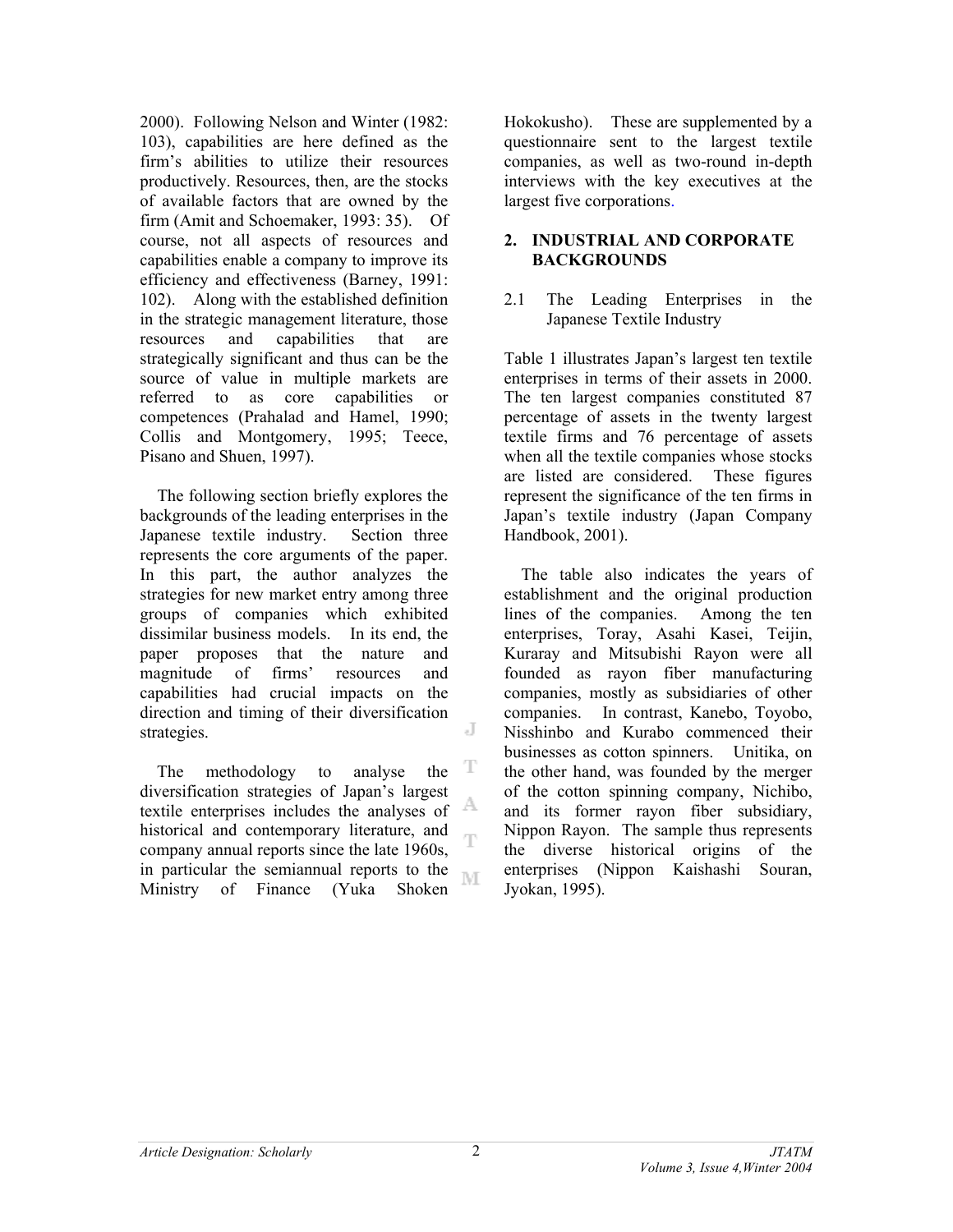| Enterprises      |                  | $\mathbf{I}$ .               | Total<br>Asset | II.  | Establishm<br>ent Date | Original production line     |  |  |  |
|------------------|------------------|------------------------------|----------------|------|------------------------|------------------------------|--|--|--|
|                  |                  | S<br>$(\frac{1}{2})$ million |                |      |                        |                              |  |  |  |
| $\overline{1}$ . | Toray            | 1,456,857                    |                | 1926 |                        | Rayon fiber                  |  |  |  |
| 2.               | Asahi Kasei      | 1,244,609                    |                | 1922 |                        | Rayon fiber                  |  |  |  |
| 3 <sub>1</sub>   | Teijin           | 1,058,216                    |                | 1918 |                        | Rayon fiber                  |  |  |  |
| 4.               | Kanebo           | 707,352                      |                | 1887 |                        | Cotton spinning              |  |  |  |
| 5.               | Toyobo           | 557,775                      |                | 1882 |                        | Cotton spinning              |  |  |  |
| 6.               | Kuraray          | 509,000                      |                | 1926 |                        | Rayon fiber                  |  |  |  |
| 7.               | Unitika          | 382,848                      |                | 1969 |                        | Cotton spinning, Rayon fiber |  |  |  |
|                  |                  |                              |                |      |                        | (Merger of Nichibo and       |  |  |  |
|                  |                  |                              |                |      |                        | Nippon Rayon)                |  |  |  |
| 8.               | Mitsubishi Rayon | 353,011                      |                | 1933 |                        | Rayon fiber                  |  |  |  |
| 9.               | Nisshinbo        | 330,585                      |                | 1907 |                        | Cotton spinning              |  |  |  |
| 10.              | Kurabo           | 211,575                      |                | 1888 |                        | Cotton spinning              |  |  |  |

Table 1. The largest ten enterprises in the Japanese textile industry in 2000 measured by assets

Source: Compiled from *Japan Company Handbook* (2001), Toyo Keizai Shinposha, Tokyo, Japan; *Nippon Kaishashi Souran, Jyokan (The Comprehensive Directory of the History of Japanese Companies)* (1995). Vol.1, Toyo Keizai Shinposha, Tokyo, Japan.

.T

### 2.2 Early Developments of Technological **Capabilities**

T Rayon fiber manufacturing became the significant crossroads of the Japanese textile  $\Delta_{\rm L}$ industry in terms of the companies' technological capability building. Teikoku Jinzo Kenshi (now Teijin) became the initial company to commence the large-scale rayon II production in 1918, followed by other rayon-producing companies Toyo Rayon (now named Toray) in 1926 and Nobeoka Ammonia Fiber (presently Asahi Kasei) in 1931 (Odagiri and Goto, 1996: 126-127, Yamazaki, 1975: 34-47).

Some of the largest firms in the cotton spinning industry also branched out into rayon manufacturing, including Nippon Rayon by Nichibo and Kuraray by Kurabo, both established in 1926. Toyobo, Nisshinbo and Kanebo then followed the same strategy and set up their rayon fiber subsidiaries in 1928, 1933 and 1934, respectively (Yonekawa, 2000: 29-34). The major motives for the entry of cotton spinners into rayon fiber production were due to the struggling market for cotton textile products, as the protectionist policies restricted Japanese cotton textile imports in 40 of 106 national markets, and the growing demand for the rayon fiber in those years (Dickerson, 1999: 562).

Investments into rayon, chemical-based cellulosic fiber, represented the commitment into the building of different technological capabilities by the cotton spinning enterprises, given the mechanical nature of their basic spinning processes. As cotton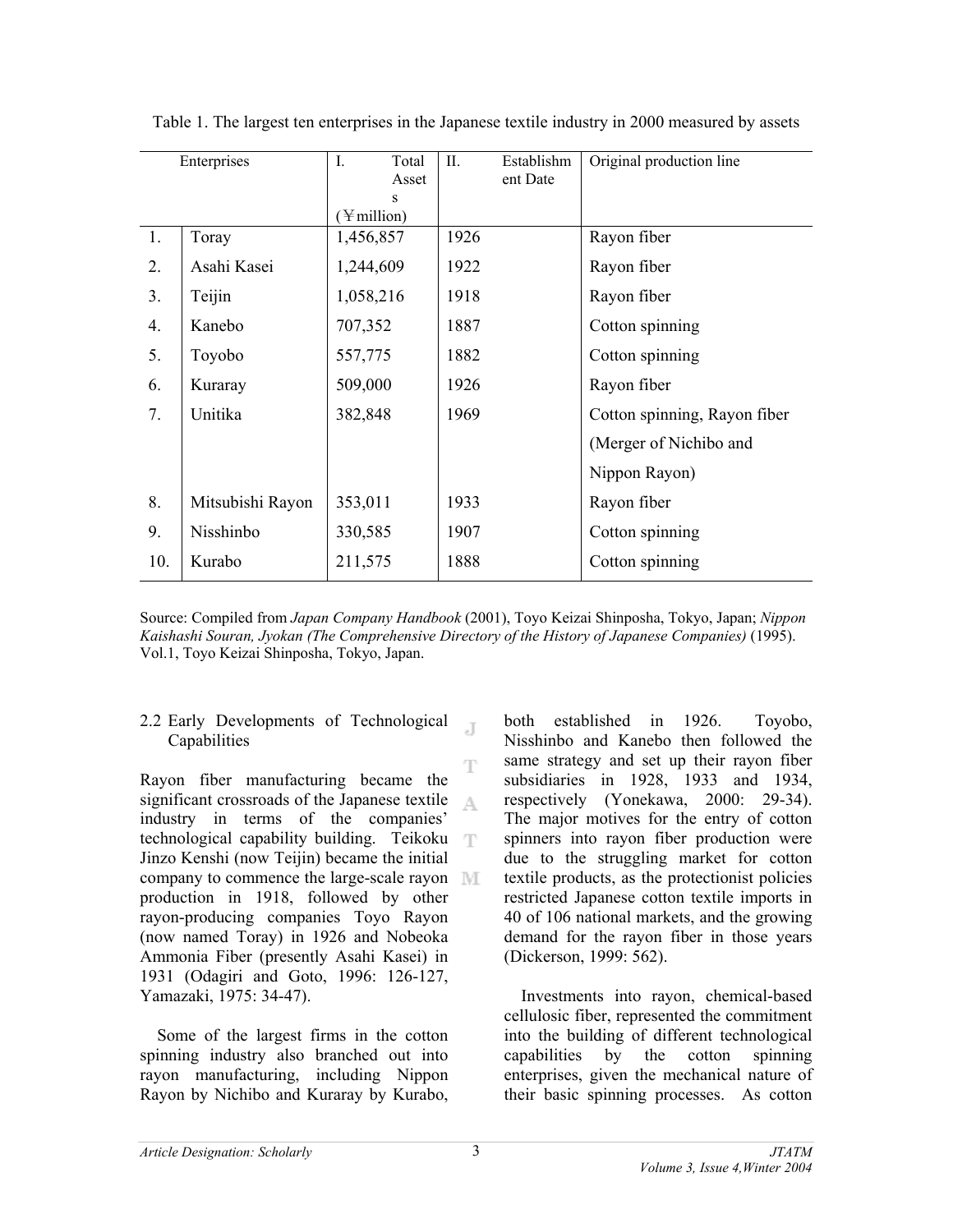textile companies familiarized themselves with chemical processes in rayon manufacturing, technological skills between the companies with rayon fiber origins and those with natural fiber backgrounds became basically similar. The development of rayon fiber skills thus created a level playing field in terms of their entry into synthetic fiber after World War II.

Nevertheless, the characteristics of capabilities, particularly that were based on rayon manufacturing or synthetic fiber experiments, sometimes came to an end thanks to the termination of those operations with the government's restructuring and concentration of industries during the war. On the other hand, they sometimes got transferred to newly independent companies, as several companies had to split-off their subsidiaries along with the GHO demands for the reorganization of large corporations after the war (Nihon Kagaku Seni Kyoukai, 1974:277-301, 388-405). This shift of technological capabilities would critically influence subsequent investment patterns of the three companies in particular: Kanebo, Kurabo and Nisshinbo $<sup>1</sup>$ </sup>

2.3 Differences in Technological Endowments: Technology Frontrunners and Laggards

T In terms of the basic direction of their growth strategies, the commercialization of A synthetic fiber was the decisive watershed at which the technological capabilities of Ŧ individual companies constituted a critical factor. The characteristics of their M technological resources and capabilities from rayon fiber manufacturing became the foremost factor in explaining the dissimilar investment decisions of the companies at the time of synthetic fiber entry. Two factors constituted the major grounds for the diverging patterns among companies.

First, the physical facilities including plants and equipment and also the knowhow in rayon fiber production processes were crucial in the development process of synthetic fibers. Accumulated technological capabilities from rayon manufacturing thus were the essential means for the companies' learning and improvement of foreign technology in the commercialization game of the new synthetic fibers (Fujii, 1971: 166-170, Suzuki, 1994:81-82).

Second, the screening device for entry into the synthetic fiber industry, regulated by the Ministry of Commerce and Industry, was the technological resources and capabilities of the individual companies. In order to be qualified as an original entrant; a firm thus had to display its technical skills to assimilate the latest technologies (Ozawa, 1980: 134-135). As government policies then regulated late entry, size restrictions prevented latecomers from achieving scale economies and enjoying large profits captured by the original entrants, thanks to their increased supply capacity and price reduction (Suzuki, 1999: 99-100). The industrial policy thus not only recognized but also secured the long-term advantages of the firms that had committed to technological investment.

Ultimately, the companies that entered into synthetic fiber manufacturing based on resources and capabilities accumulated in rayon fiber operations became the prime players in the synthetic fiber industry.<sup>2</sup> Those companies typified the "technology frontrunners". This group included all the largest enterprises listed on Table 1, except for Kanebo, Kurabo and Nisshinbo. The three companies, on the other hand, did not possess the adequate competence and thus would not make the substantial investments for synthetic fiber at its initial stage when the market and technological risks were still high. They are referred to as "technology" laggards". Thanks to the rising technology hurdles and the government-induced barriers, the three companies thus sought their growth opportunities outside synthetics.

J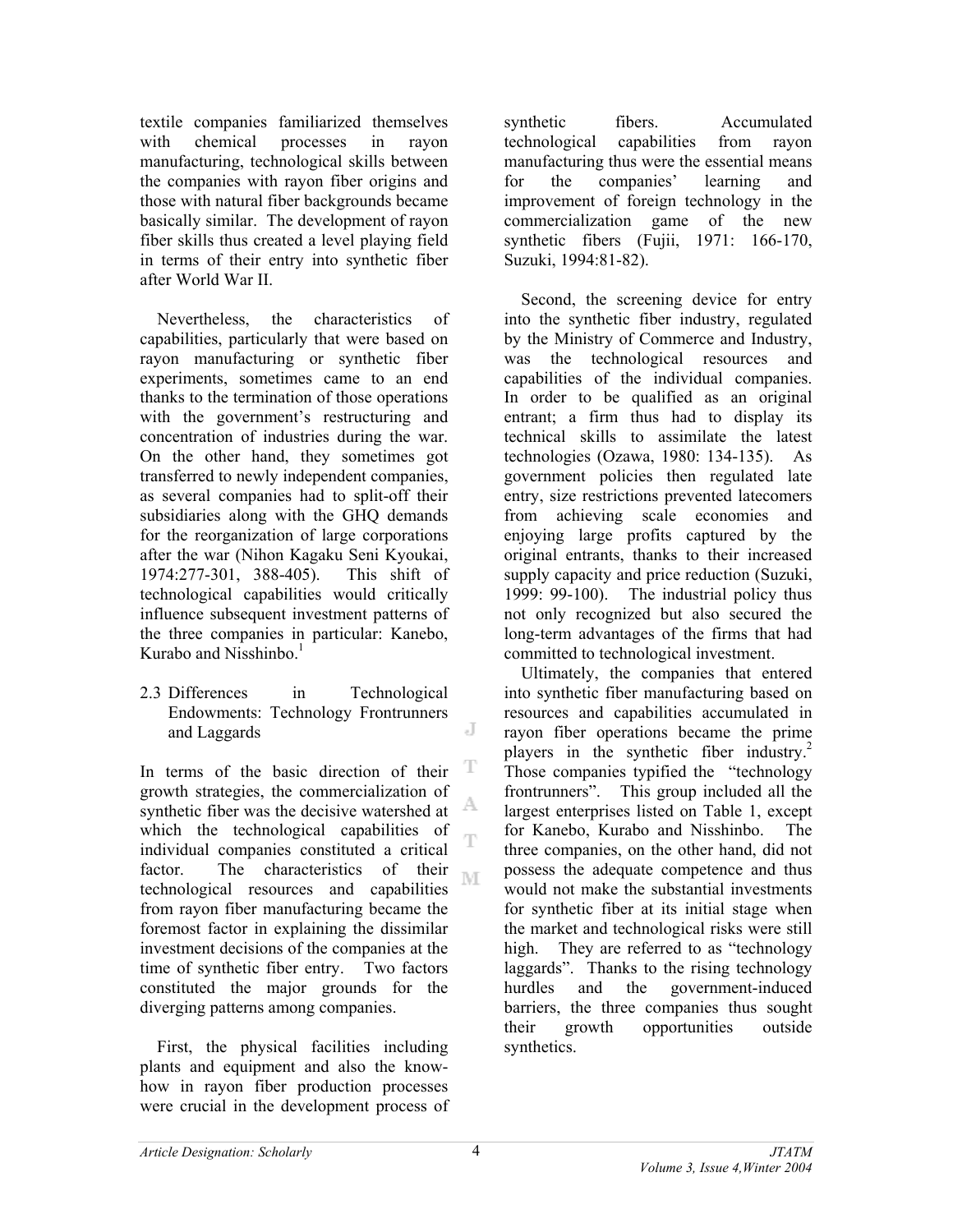#### **3. Diverging Business Models for Nontextile Market Entry**

3.1 Directions of the Basic Diversification Investments of Japan's Largest Textile Enterprises

Textile companies attempted to cope with the structural troubles in the textile markets that especially worsened since the 1970s by different means. Because reorganization within textile and related fields were not adequate enough to bring the positive results for the entire company, diversification into non-textile activities eventually became the major instrument for all the largest enterprises to confront the maturing state of their original businesses (Colpan, et al. 2002). The significance of textile sales as a percentage of the total sales for the largest firms thus dramatically declined to an average of only 40 percent in the year 2000 (Table 2).

| Table 2. Ratio of textile sales to total sales of Japan's largest textile enterprises |  |  |
|---------------------------------------------------------------------------------------|--|--|
|                                                                                       |  |  |

|      | Toray    | Teijin | Asahi<br>Kasei | Kuraray | Mitsubishi Toyobo<br>Rayon |       | Unitika | Kanebo | Kurabo   | Nisshinbo |  |
|------|----------|--------|----------------|---------|----------------------------|-------|---------|--------|----------|-----------|--|
| 1970 | $92.1\%$ | 95.0%  | 75.0%          | 82.0%   | 86.1%                      | 99.0% | 97.7%   | 83.1%  | $95.0\%$ | 88.5%     |  |
| 1975 | 77.6     | 70.0   | 58.8           | 71.8    | 80.0                       | 97.0  | 92.0    | 73.9   | 91.4     | 81.0      |  |
| 1980 | 74.5     | 69.7   | 38.2           | 73.0    | 60.6                       | 89.2  | 80.9    | 68.8   | 91.0     | 74.0      |  |
| 1985 | 63.2     | 71.3   | 27.6           | 69.3    | 45.6                       | 82.2  | 78.8    | 56.9   | 88.8     | 76.0      |  |
| 1990 | 55.3     | 64.5   | 17.2           | 45.3    | 48.0                       | 75.7  | 66.4    | 51.5   | 76.6     | 67.0      |  |
| 1995 | 48.2     | 53.7   | 14.5           | 36.6    | 46.8                       | 68.8  | 51.2    | 44.8   | 73.2     | 61.0      |  |
| 2000 | 41.0     | 53.0   | 12.0           | 31.0    | 33.0                       | 56.0  | 47.0    | 30.0   | 65.0     | 49.0      |  |
|      |          |        |                |         | $\Box$                     |       |         |        |          |           |  |

Source: Compiled and calculated from *Yuka Shoken Hokokusho (Report on Securities and Stocks),* Okurasho Insatsukyoku, Tokyo, Japan and data file by Iwao Nakamura at Japan Chemical Fibers Association. A

Ŧ

Depending on their technological  $\mathbb{N}$ capabilities and competitive positions, companies exhibited the dissimilar strategies for non-textile diversification. Figure 1 illustrates the diverging directions of the basic investment patterns by the enterprises. As the figure confirms, the schemes of the entire companies with similar resources and capabilities exhibited the three different collective behaviors in terms of their

diversification strategies. To this end, technology frontrunners showed two dissimilar patterns: technology-driven diversification and textile adherence leading to slow transition into non-textile markets. On the other hand, technology laggards exemplified the entry into unrelated markets, and represented the market-led diversification schemes.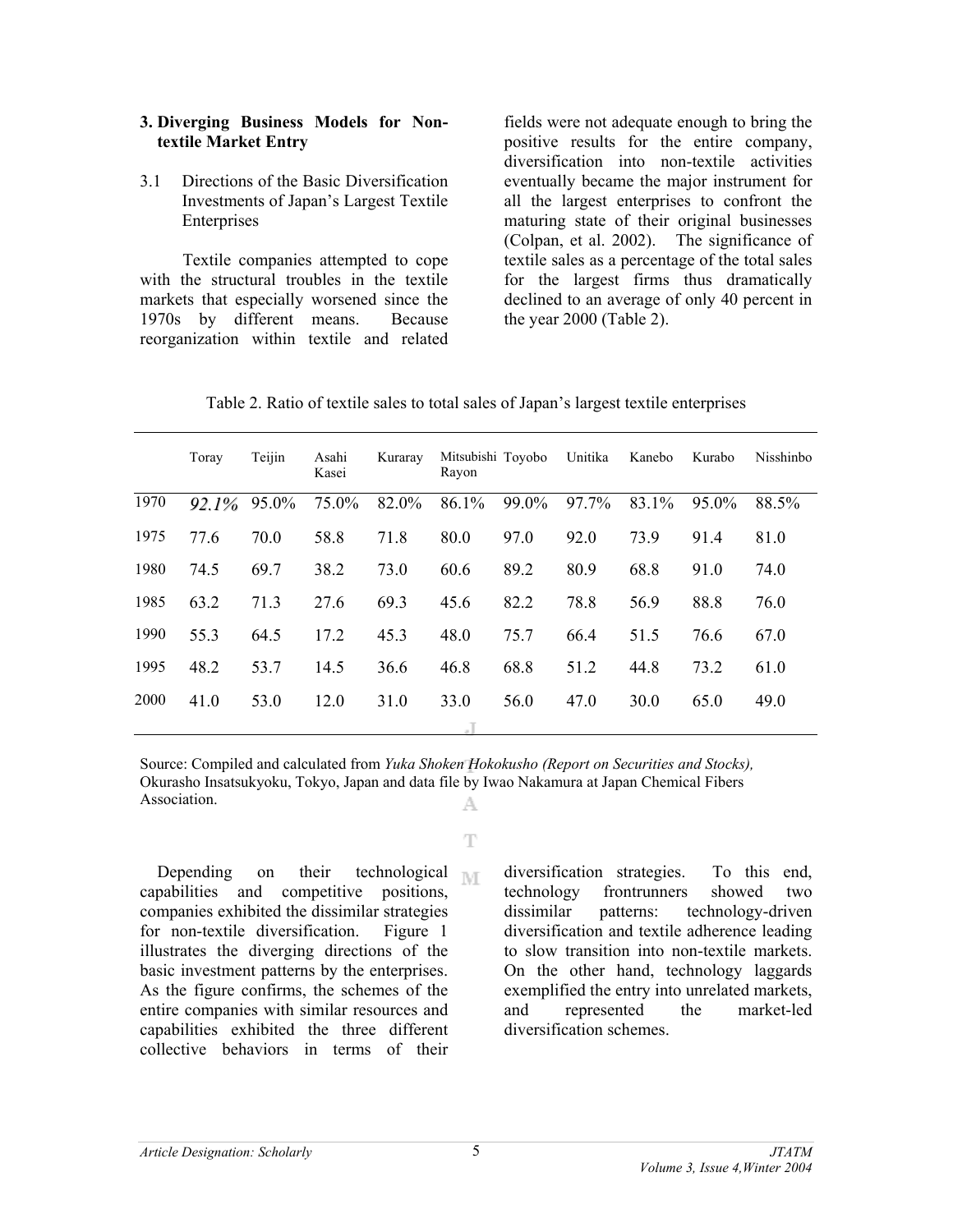

Figure 1. Long-term directions of basic diversification patterns in the J apanese textile industry

Source: The author's own figure.

3.2. Technology Frontrunners: Technology-Driven Diversification versus Textile Adherence and Slow Transition into Non-textile Markets

Non-textile entry was still limited when the growth core of technology  $\blacksquare$ frontrunner firms was the development of synthetic fibers in the 1950s and 1960s. T Nevertheless, the companies started the entry into a number of plastic businesses, as  $\mathbb{A}$ they employed their know-how from  $\mathbb T$ synthetic fiber operations to those technologically-related resin and film М operations. The diverging pattern into two subgroups actually became apparent as the majority of companies exemplified the

intensified entry into non-textile markets in the 1970s, while the others chose to follow a textile-centred strategy, as is illustrated in Figure 1.

Given their dissimilar strategies for non-textile diversification, Table 3 illustrates the R&D expenditures of companies to provide evidence for the differing commitment into research and development activities and core technological capability building of the entire companies. R&D expenditures in absolute terms and as a percent of total sales are employed to evaluate the commitment of individual firms into technological enhancement.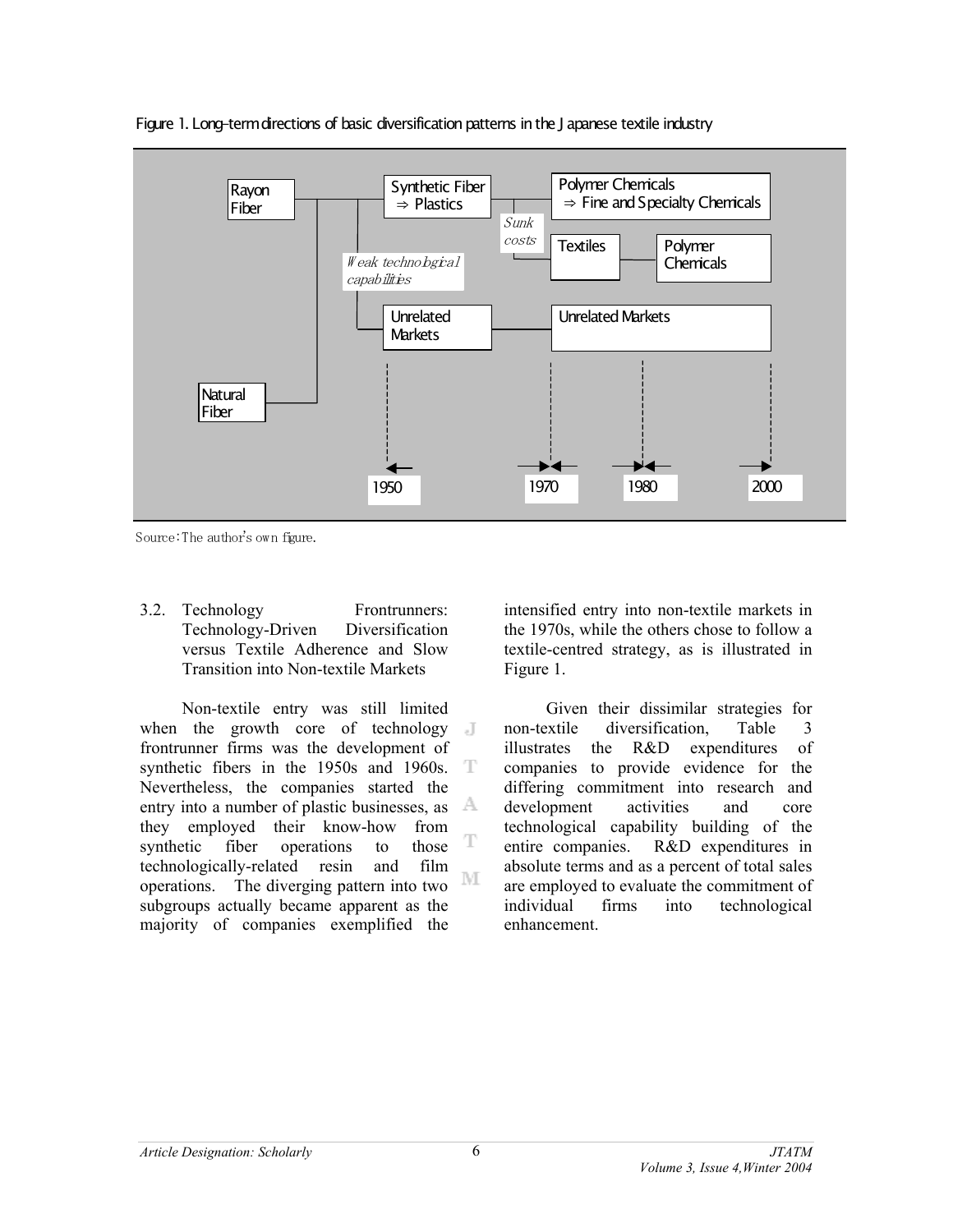|                  | R&D Expenditures (million yen) |         |                                 |        |        |        |         | R&D Expenditures/Total Sales (%)        |      |      |      |      |  |
|------------------|--------------------------------|---------|---------------------------------|--------|--------|--------|---------|-----------------------------------------|------|------|------|------|--|
| Company          | 1971–75                        | 1976–80 | 1981-85 1986-90 1991-95 1996-00 |        |        |        | 1971-75 | 1976-80 1981-85 1986-90 1991-95 1996-00 |      |      |      |      |  |
| Toray            | 7,919                          | 9,407   | 15,454                          | 21,320 | 29,802 | 31,483 | 2.44    | 2.26                                    | 2.66 | 3.81 | 5.29 | 5.72 |  |
| Kuraray          | 2,884                          | 3,252   | 4,529                           | 7,436  | 11,682 | 11,216 | 2.06    | 1.86                                    | 2.25 | 3.60 | 4.27 | 4.15 |  |
| Asahi Kasei      | 5,706                          | 8,821   | 16,385                          | 28,483 | 34,806 | 33,648 | 1.54    | 1.88                                    | 2.48 | 3.59 | 3.60 | 3.30 |  |
| Teijin           | 6,080                          | 7,417   | 10,473                          | 15,559 | 22,391 | 22,173 | 2.40    | 2.07                                    | 2.41 | 4.74 | 6.87 | 7.20 |  |
| Mitsubishi Rayon | 3,533                          | 3,442   | 5,291                           | 9,862  | 12,639 | 10,005 | 3.61    | 1.95                                    | 2.55 | 4.70 | 4.87 | 4.17 |  |
| Unitika          | 1,446                          | 2,263   | 3,940                           | 5,303  | 6,941  | 5,625  | 0.79    | 1.06                                    | 1.58 | 2.07 | 2.58 | 2.74 |  |
| Toyobo           | 2,006                          | 2,147   | 5,830                           | 8,765  | 10,771 | 9,803  | 0.81    | 0.90                                    | 1.77 | 2.88 | 3.34 | 3.38 |  |
| Kanebo           | 1,593                          | 1,839   | 2,036                           | 7,908  | 8,572  | 5,088  | 0.73    | 0.56                                    | 0.48 | 1.36 | 1.84 | 1.69 |  |
| Nisshinbo        | 120                            | 167     | 334                             | 2,350  | 3,781  | 2,819  | 0.08    | 0.13                                    | 0.17 | 1.25 | 2.08 | 1.38 |  |
| Kurabo           | 380                            | 356     | 524                             | 959    | 1,150  | 1,255  | 0.43    | 0.27                                    | 0.31 | 0.71 | 0.87 | 0.83 |  |

Table 3. Research and development expenditures of the largest enterprises in the J apanese textile industry, 1971-2000

Source: Compiled and calculated from Yuka Shoken Hokokusho (Report on Securities and Stocks), Tokyo, Japan, various years, Kaisha Zaim u Karute (Analysis of Companies' Finance), Toyo Keizai Shinposha, Tokyo, Japan, various years.

#### 3.2.1. Technology-Driven Diversification

The enterprises, which committed into research and development for a variety of technologically-related businesses including Æ plastics, chemicals, electronic components, and membranes and filters, typified the firms with the business model based on "technology-driven diversification". Their A. entry into the above-mentioned businesses became technologically possible by  $\mathcal{F}[\Gamma]$ transferring their core technologies of organic, particularly polymer, chemistry as well as fiber engineering. In addition, companies also assimilated the necessary technologies as they built on their technological roots, such as acquisition of biotechnology for entry into pharmaceuticals business. Their continuous accumulation of technological skills thus became the main driving force of this non-textile expansion, which resulted in the enhanced technological capabilities of those companies.

As Table 3 shows, the relatively higher levels of R&D spending provide evidence for the commitment into technological capability building by the firms with "technology-driven diversification" strategies. A closer look shows that the companies' non-textile product market entry concentrated in the 1970s. They then accelerated their entry into other product areas under those broad business lines in the 1980s and 1990s. Whereas the five companies with specialized rayon fiber manufacturing origins, Toray, Teijin, Asahi Kasei, Kuraray and Mitsubishi Rayon, are included in this group, Toray's business strategy for new market entry explicates the basic direction of the technology-driven diversifiers.

Having commenced its diversification into plastics operations as early as in 1953 to produce nylon-molding resin, Toray amplified its range of plastic applications into a range of fields such as electronic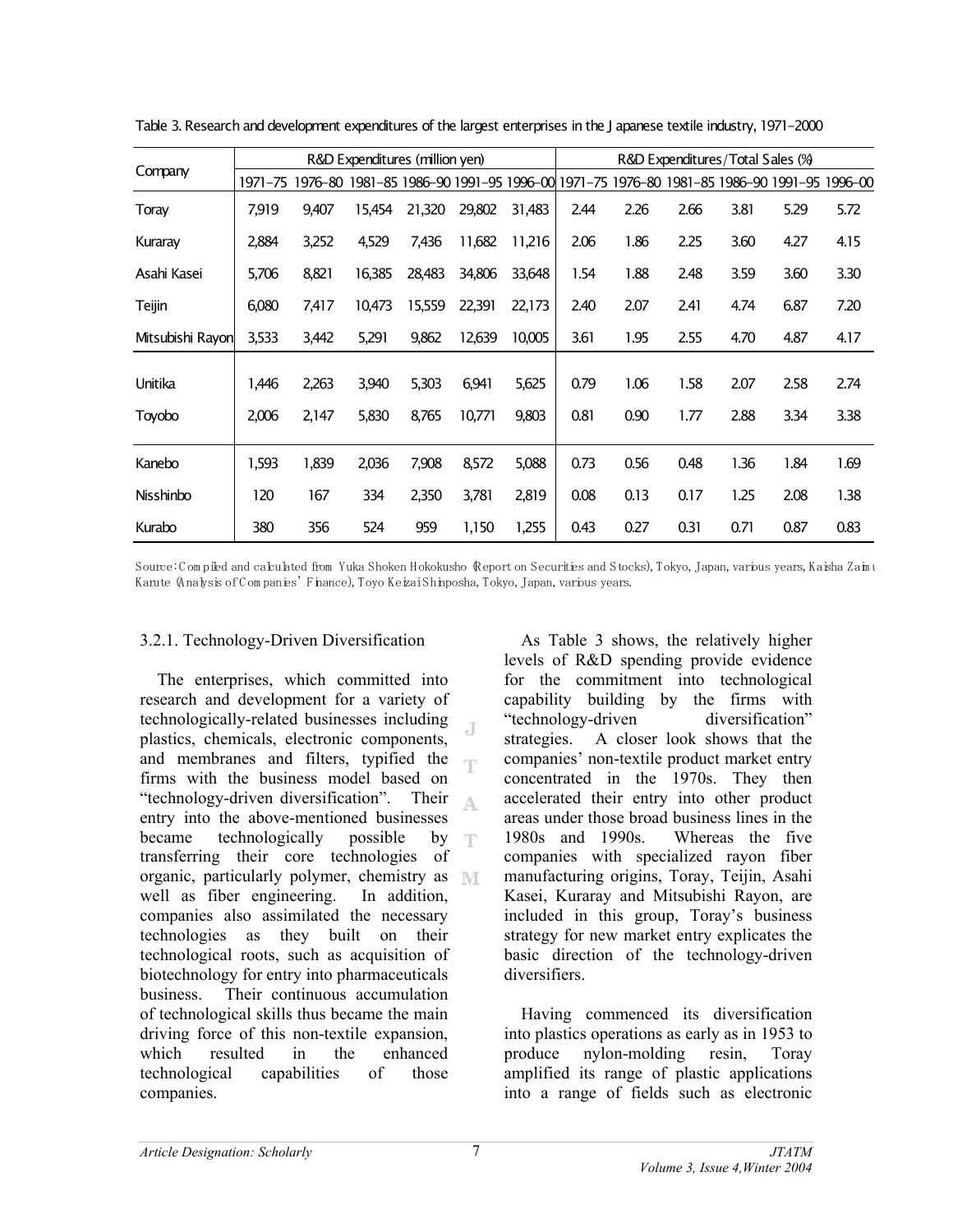materials in 1970 and construction materials in 1975 (Saitou, 2002). Toray then began employing its technological capabilities for pharmaceuticals operations through the joint research with Kaken Pharmaceutical and the manufacturing of artificial kidneys, concurrently in 1977 (Figure 2). The latter business, based on the know-how of the polymer chemistry, hollow fiber and membrane technologies, was the result of polymethylmethacrylate membrane

development of the Basic Research Laboratories of the company (Toray, 1997). Toray then exploited new business opportunities for its osmosis membranes and developed ones for water treatment purposes, such as recycling water purification in 1980. The company persisted its diversification efforts under those major business categories during the 1980s and 1990s (Makino, 2002).





Source: The author's own figure, with assistance of Fumikatsu Makino, General Manager on Special Assignment, Chemical Division, Toray Industries Inc.

Ŧ

M

### 3.2.2. Textile Adherence and Slow Transition into Non-textile Markets

In contrast to the enterprises with technology-driven diversification models, some companies did not fully commit themselves to research and development activities for chemical product markets and concentrated on the high quality textile products especially until the early 1980s. Toyobo and Unitika typify the strategies of the companies in this group.

 The two companies' distinct behaviour compared to that of technology-driven diversifiers was because of both their past investments and the resources and capabilities embedded in highly integrated textile operations including various downstream processes such as weaving, knitting, dyeing and apparel. This meant the sunk costs in textiles were higher compared to the companies that had more specialized operations. With their historical identity of textile business as their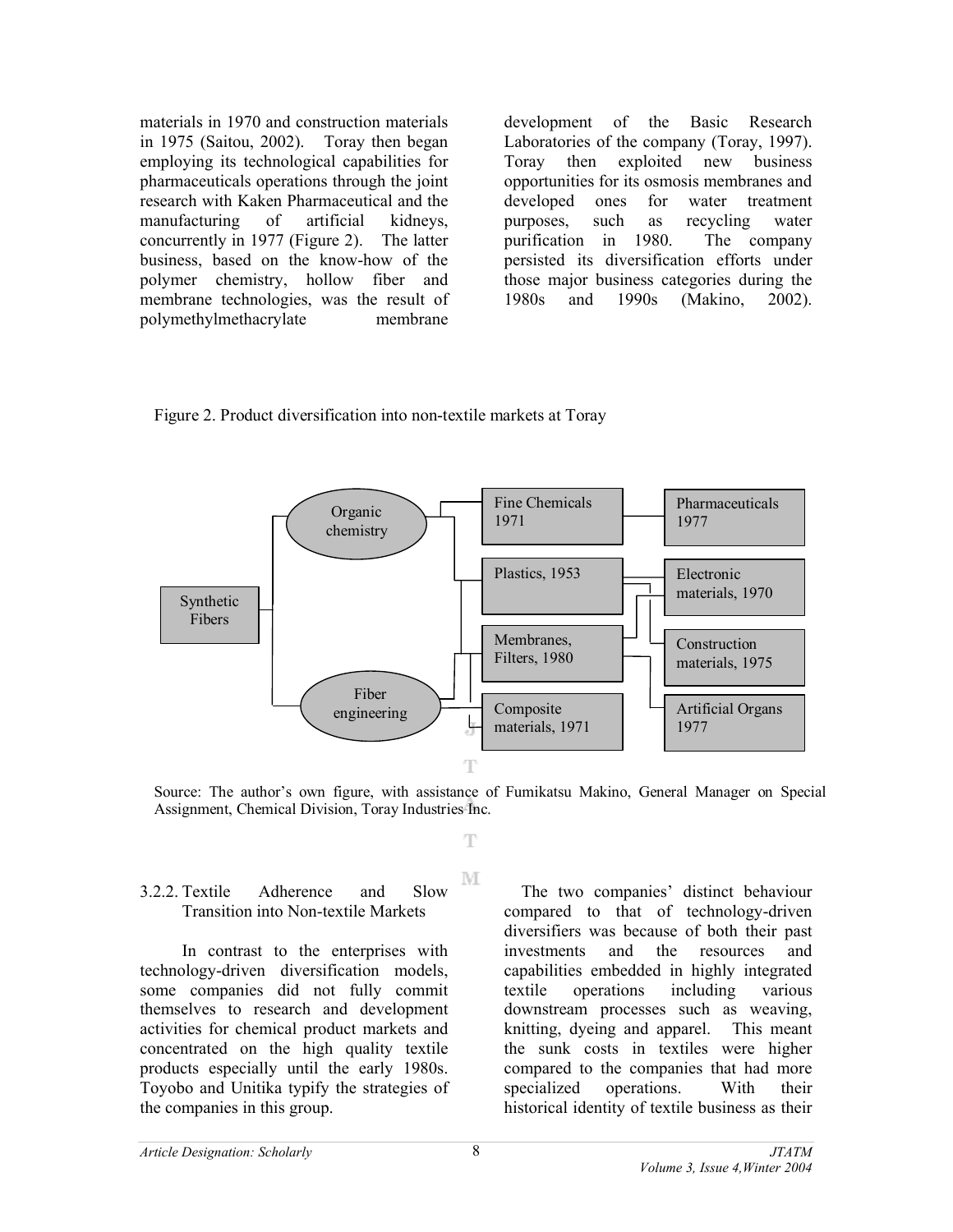domain, the companies thus apprehended their resources and capabilities in textiles as their competitive advantage (Abe and Tanimoto, 2003: 20-22). This domain commitment then functioned as a core rigidity and an exit barrier out of textiles.

The companies had to change their textile-centred growth strategies, as their performances began to decline and they failed to bring the satisfactory results from textiles alone, thanks to the depressed market conditions. They then attempted to restructure their business portfolio through the entry into chemical businesses and eventually would realize their technological potential for the non-textile markets.<sup>1</sup> The case of Toyobo exemplifies the adherence to textiles, resulting in belated diversification into chemical markets.

Toyobo regarded textiles, especially highend ones, as its business domain throughout the 1970s (Toyobo, 1986: 313-333; Abe and Tanimoto, 2003: 20-22). Its non-textile operations in the early 1980s were thus mostly limited to a narrow range of engineering plastics, and enzymatic reagents cultivated from rayon waste in its pulp plants, thanks to its meager investments in research and development (Ishihara, 2002). Toyobo, however, had to examine and reformulate its strategies in the 1980s, because the textile domain alone did not lead to promising directions. The company, thus, belatedly turned its business model towards diversification into such fields as membranes, filters, artificial organs and others, following the strategies of technology-driven diversifiers (Figure 3).





Source: The author's own figure, with the consultation of Hideaki Ishihara, Director General Manager, Advanced Materials Research Department, Toyobo Research Center Co. Ltd.

## 3.3. Technology Laggards: Market-Led Diversification

Technology laggard companies came up with the diversification strategies based on non-technology business models that compensated the weakness of technological

capabilities. Their strategies for entry into a number of product markets commenced as early as the 1950s and 1960s, when the technology frontrunner firms were occupied with the development of synthetic fibers. A closer look to the diversification behaviors of the three companies, Nisshinbo, Kurabo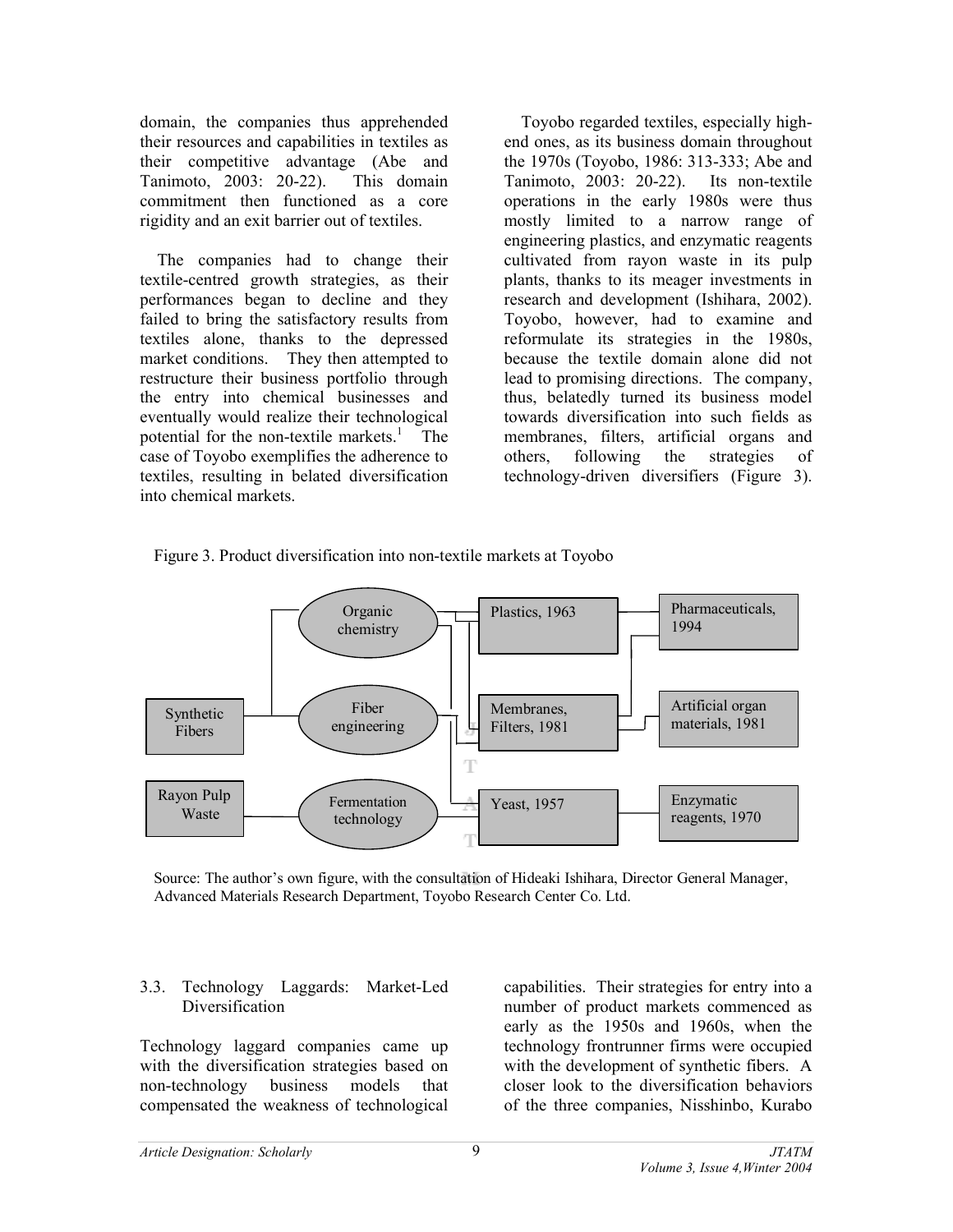and Kanebo, illustrated their entry into diverse areas, whose common character was the high growth of those particular markets. They then pursued their market-led diversification models once the textile markets began significantly deteriorating in the 1970s.

On the one end, Nisshinbo still aspired to employ its accumulated product experience by entering into diverse product markets where it could establish competitive edge. The company diversified into brake linings based on its experiences for aircraft equipment production during the World War II. Its entry into household and fine paper manufacturing followed suit, owing to its acquisition of paper companies to convert into asbestos paper making for aircraft brake lining production (Nisshinbo, 1969: 769- 771). Nisshinbo then selected a number of other growing business areas including information systems particularly for color imaging and control, and biomedicals such as biological support derivatives (Shiohata, 2003). Whereas with its meager investments in R&D, the company's technological capabilities remained localized and confined. Nisshinbo deliberately concentrated to nurture its capabilities in corporate finance in which the conservative and sound financing became its core competence. The philosophy of T Takeshi Sakurada, the president of Nisshinbo from 1945 up to the 1970s, "not A to be the largest but the most profitable company" best revealed this premise Ŧ (Nisshinbo, 1969: 811). Kurabo basically

attempted a parallel business model to that of Nisshinbo. The company, however, chose a relatively more demand-driven strategy, as it entered into the highly growing product areas including information systems, electronic equipment and biomedicals; but also food processing and real-estate leasing (Kurabo, 1990: 423-427, 643-650).

On the other extreme, despite the fact that Kanebo came up with a comparable demand-driven strategy, the company strived to generate its competence in marketing. Kanebo thus introduced a marketing-theme to combine its various product markets. With the GK (Greater Kanebo) plan in 1961, Kanebo declared its corporate theme as "Total Beauty". The company entered into the cosmetics and soap businesses, which it acquired from Kanegafuchi Chemical Industry, once its subsidiary. Then it took over small and medium-sized food enterprises, such as the chewing gum company Harris, Tachibana Confectionary. Kanebo intensified its diversification into growing product markets with its "Pentagon Management" in 1974. which implemented five domains: textiles, cosmetics, pharmaceuticals, food and housing construction and sales (Kanebo, 1988: 651-680, 820-916). The company in 1982 included the electronics business as its sixth growth direction, thanks to its joint venture with Mitsubishi Electronics for the manufacturing of IC and LSI chips in 1982 (Hasegawa, 2002). Figure 4 illustrates the diversification scheme of Kanebo.

M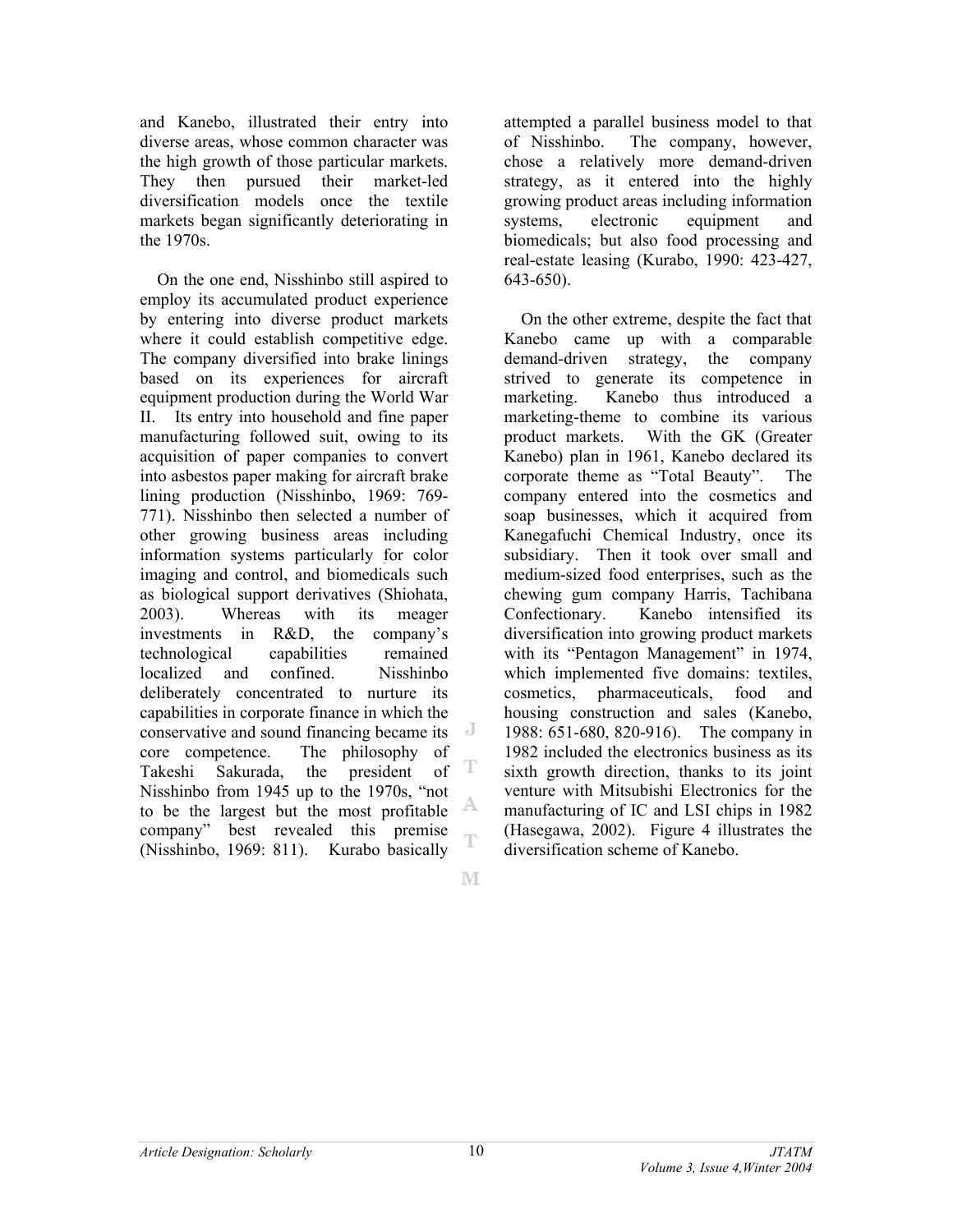Figure 4. Product diversification into non-textile markets at Kanebo



Source: The author's own figure, with assistance of Osamu Hasegawa, Associate Department Manager, Kanebo Gohsen Limited and Kanebo Spinning Corporation.

## **4. Conclusion**

This paper explored the diversification strategies of the largest enterprises in the Japanese textile industry in a developmental context. It investigated the directions of the diversified expansion and concentrated its analysis on the significance of technological resources and capabilities on contrasting corporate growth patterns.

J In an arduous environment in which Japanese textile companies began to face T matured markets in textile products, the growth through diversification has become A the foremost measure for survival. Strategies of companies into non-textile œ markets actually resulted in the dissimilar models. Continuous and coordinated R&D ľΜ investments into technologically-related non-textile markets have generated the business strategy for the companies with historically-accumulated technological resources and capabilities. Despite the presence of the similar technological antecedents, historical identity and domain commitment in textiles has functioned as the core rigidity for those firms with highly integrated textile businesses. In the gradually but steadily declining textile industry, these companies however had

slowly to turn their strategies towards the non-textile businesses, as they would belatedly realize their technological potential. In contrast, weaknesses in technological endowments have directed the other firms into non-technology business models, as they circumvented the rising technology hurdles. They thus built their capabilities in marketing or finance functions for a variety of product markets, particularly in the high growth areas.

The diversification strategies of large enterprises in the Japanese textile industry have thus illustrated that the different patterns of corporate growth have their roots in the companies' history, and their dissimilar technological resource and capability profiles have decisive impacts on the contrasting long-term growth patterns of the companies. The timing of new market entry is also endogenous to the firm resources and capabilities. Firms select and make the investments into individual markets once they evaluate the applicability of their resource antecedents to those markets in question. Furthermore, in accordance with their resource gaps compared to the targeted markets, companies build on their existing capabilities or develop the new ones, as they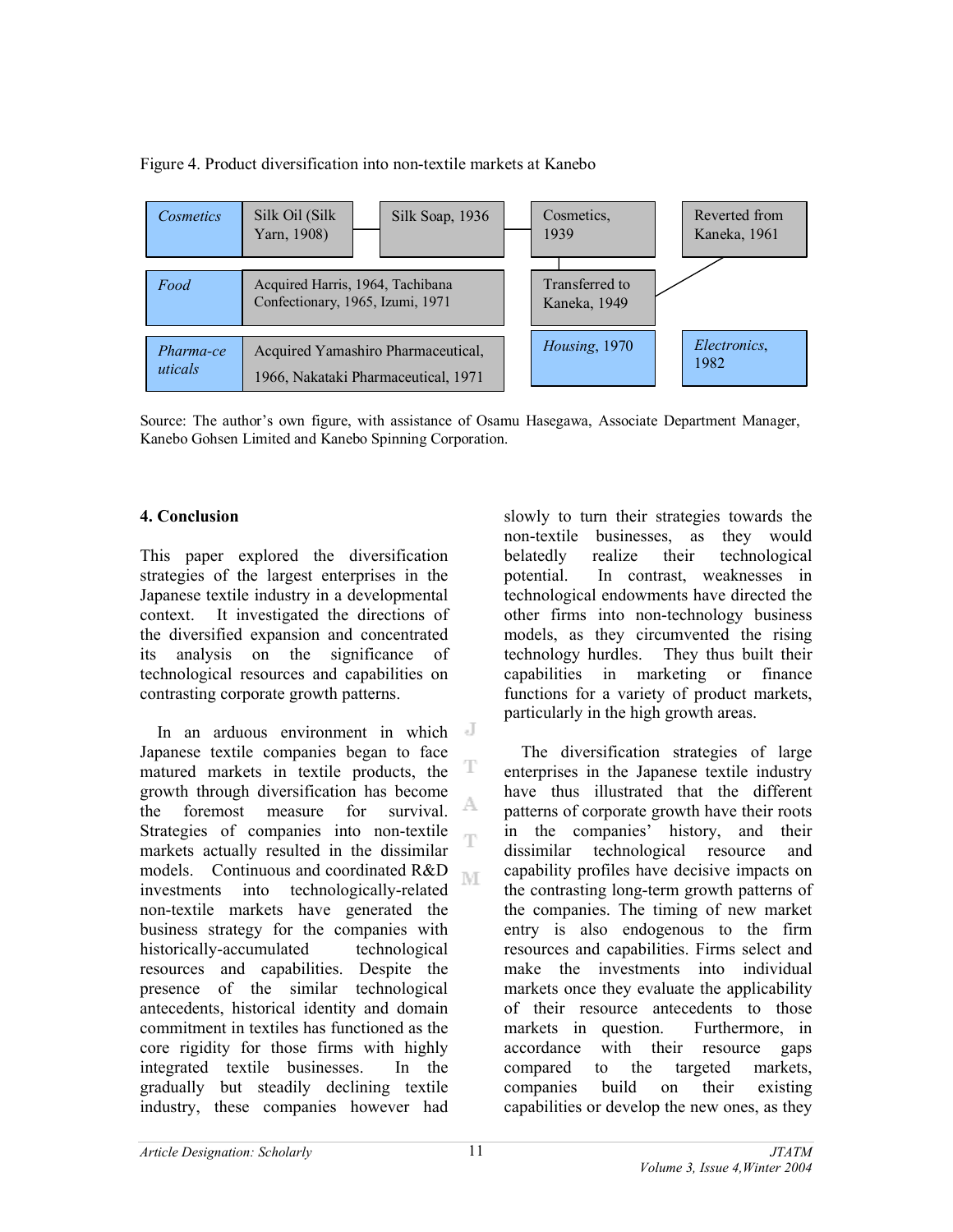face the drastic troubles in their original industry conditions. Those nurtured capabilities will subsequently become the basis for their subsequent entry schemes into multiple markets. The paper thus leads to the conclusion that diversification can be a very much path-dependent process in which the nature and magnitude of technological resources and capabilities have long-term consequences. While firms adapt to the changing environments, their resource and capability endowments significantly influence, if not predetermine, their future growth patterns.

## **Footnotes**

<sup>1</sup> Following Chandler (1990) and Chandler and Hikino (1997), diversification is defined as the entry of a firm into new product markets.

<sup>2</sup> Whereas Nisshinbo terminated its rayon fiber manufacturing, Kanebo and Kurabo split off their operations based on rayon fiber manufacturing and/or synthetic fiber developments to the newly independent companies, Kanegafuchi Chemical Industry and Kuraray, respectively. Nihon Seni Kyokai, 1974, and the company histories, Kanebo, 1998, Kurabo, 1990, Nisshinbo, 1969 describes this process of firms' relocation and realignment of resources and capabilities in more detail.

<sup>3</sup> The focused segments-such as nylon and T polyester fiber sometimes differed for the A individual firms. For instance, while Toray was an original entrant in nylon fiber, Ŧ Kuraray became the first to enter into vinylon fiber. On the other hand, Mitsubishi M Rayon, Toyobo and Asahi Kasei represented the early entry into acrylic fiber.

4 On the other hand, Unitika also endeavored its entry into food and real estate businesses. Since the company could not succeed to bring the adequate financial outcomes from those operations, they constituted a minor place in the company's product portfolio, and some got ultimately divested (Unitika, 1991).

# **References**

Abe, Takeshi and Masayuki Tanimoto (2003). 'The Restructuring of Cotton Spinning Companies in the Postwar Japan', *The 27th Fuji Business History Conference Proceedings*, Shizuoka, Japan, pp. 1-23.

Amit, Raphael and Paul J. Schoemaker (1993). 'Strategic Assets and Organizational Rent', *Strategic Management Journal*, 14, pp. 33-46.

Barney, Jay (1991). 'Firm Resources and Sustained Competitive Advantage', *Journal of Management*, Vol.17, No.1, pp.99-120.

Chandler, Alfred D., Jr., with Takashi Hikino (1990). *Scale and Scope: The Dynamics of Industrial Capitalism*, Harvard University Press, Cambridge, MA.

Chandler, Alfred D., Jr and Takashi Hikino (1997). 'The industrial enterprise and the dynamics of modern economic growth' in Chandler, Alfred D., Jr, Franco, Amatori and Takashi, Hikino (eds), *Big Business and the Wealth of Nations*, Cambridge University Press, Cambridge, UK.

Collis, David J. (1996). 'What is a "Related" Corporate Strategy?', in Goold Michael, Luchs and Kathleen Sommers (eds.), *Managing the Multibusiness Company: Strategic Issues for Diversified Groups*, Routledge, London, UK, pp. 122-142.

Colpan, Asli M., Takashi Hikino, Masahiro Shimotani, and Atsushi Yokoyama (2002), 'The Structural Transformation and Strategic Reorientation of Japanese Textile Businesses', The Kyoto University Economic Review, Vol.LXXI, No.1/2, pp. 65-75.

Dickerson, Kitty G. (1999) *Textiles and Apparel in the Global Economy*, Prentice-Hall Inc., New Jersey.

Dosi, Giovanni, Richard R. Nelson and Sidney G. Winter (2000). 'Introduction: The Nature and Dynamics of Organizational Capabilities', in Dosi, G., Nelson, Richard R. and Sidney G. Winter (eds), *The Nature and Dynamics of Organizational Capabilities*, Oxford University Press, New York, pp.1-22.

Fujii, Mitsuo (1971), Nippon Sen'i Sangyo Keieshi: Sengo Menbou kara Gousen made